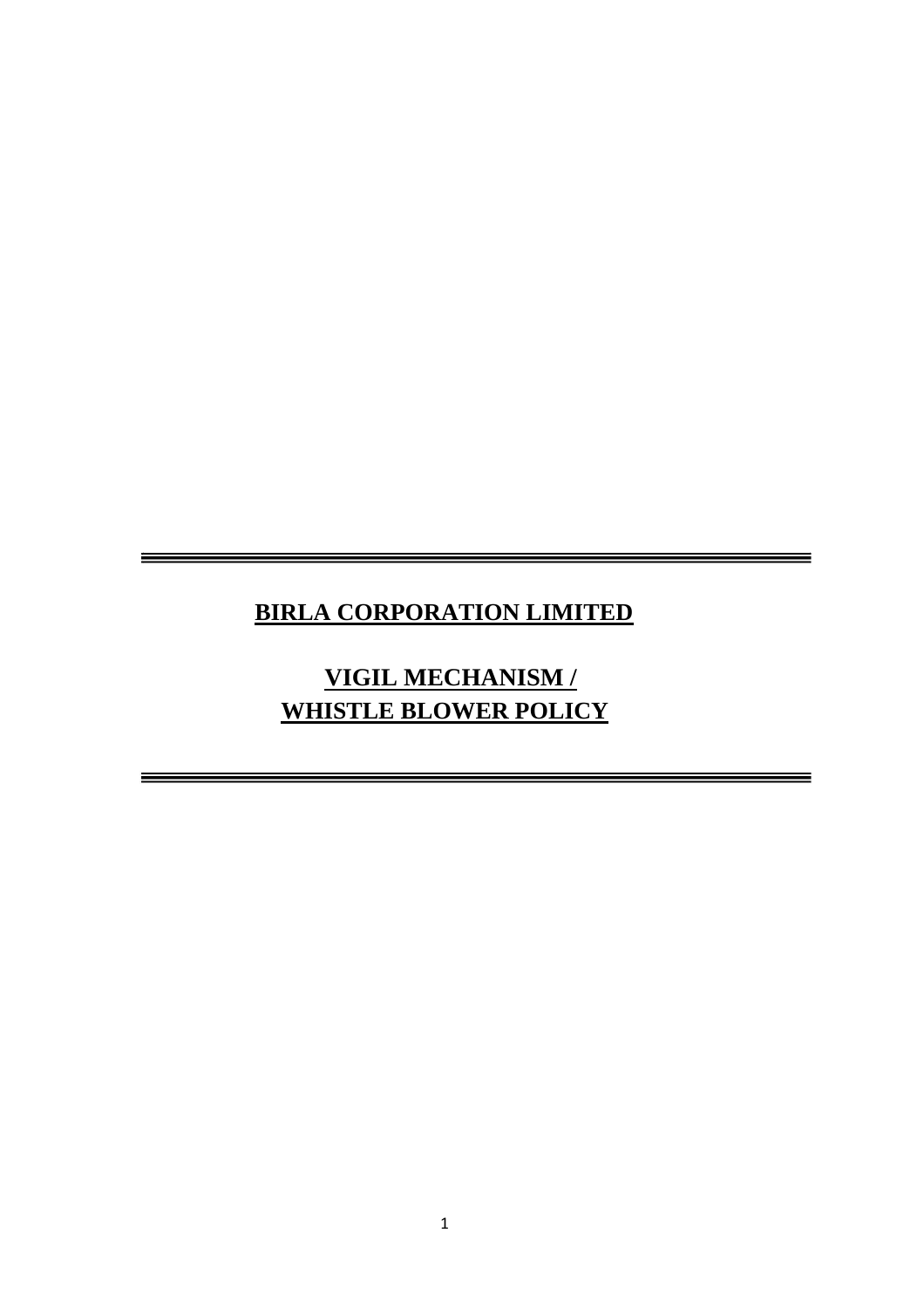### **BIRLA CORPORATION LIMITED VIGIL MECHANISM / WHISTLE BLOWER POLICY**

### **1. PREAMBLE**

- 1.1.Section 177 of the Companies Act, 2013 including any amendments thereto, requires every listed company and such class or classes of companies, as may be prescribed to establish a vigil mechanism for the directors and employees to report genuine concerns in such manner as may be prescribed.
- 1.2.Regulation 22 of the SEBI (Listing Obligations and Disclosure Requirements) Regulations, 2015 (hereinafter referred to as the 'Listing Regulations'), *inter alia,* provides for a mandatory requirement for all listed companies to establish a mechanism termed 'Whistle Blower Policy' for employees to report to the management instances of unethical behaviour, actual or suspected, fraud or violation of the company's code of conduct or ethics policy.
- 1.3.Further, in terms of Regulation 9A of the SEBI (Prohibition of Insider Trading) Regulations, 2015, including any amendments thereto, (hereinafter also referred to as Insider Trading Regulations), the Company is required to formulate a whistle blower policy to enable employees to report instances of leak of Unpublished Price Sensitive Information ("UPSI"). The Company has adopted a Code of Conduct to Regulate, Monitor and Report Trading by Designated Persons and Code of Practices and Procedures for fair disclosure of Unpublished Price Sensitive Information ("Code") as required under Insider Trading Regulations.
- 1.4.The Company has adopted a Code of Conduct for Directors and the Management Team ("the Code"), which lays down the principles and standards that should govern the actions of the Company and its employees. Any actual or potential violation of the Code is a matter of serious concern for the Company. Vigil mechanism shall provide for adequate safeguard against victimization of persons who use such mechanism and also make provision for direct access to the chairperson of the Audit Committee in appropriate or exceptional cases.
- 1.5.The Company has formulated this Vigil Mechanism/ Whistle Blower Policy ('Policy') to comply with the aforesaid provisions.
- 1.6. This Policy was duly approved by the Board of Directors in its meeting held on 8th May, 2014.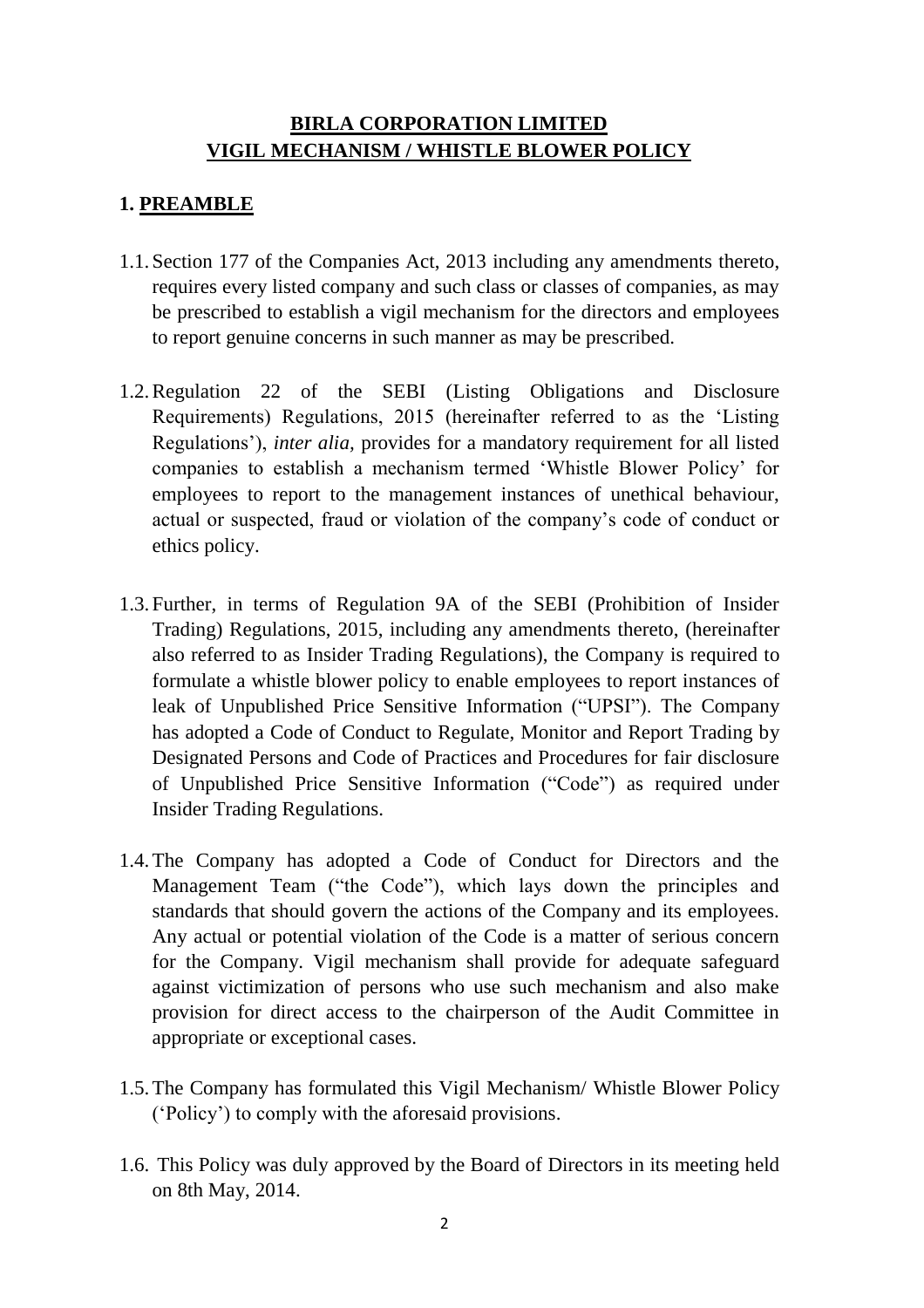1.7.The policy applies to all Directors and employees of the Company.

# **2. POLICY OBJECTIVES**

2.1 The basic objectives of this policy are:

- a) to provide a vigil mechanism and an opportunity for directors and employees to report concerns about unethical behaviour, actual or suspected fraud or violation of the company's code of conduct or ethics policy,
- b) to create awareness amongst employees to report instances of leak of Unpublished Price Sensitive Information,
- c) to provide an opportunity to the directors or employees and give them an avenue to raise concerns and have direct access in good faith to the Chairperson of the Audit Committee,
- d) to maintain the highest possible standards of ethical, moral and legal business conduct and the company's commitment to open communication, in case they observe unethical and improper practices or any other wrongful conduct in the Company,
- e) to provide all necessary safeguards for protection of directors and employees from reprisals or victimization and to prohibit managerial personnel from taking any adverse personnel action against those directors or employees as a result of the directors' or employees' good faith disclosure of alleged wrongful conduct to an audit committee. Any director or employee who discloses and subsequently suffers an adverse personal action as a result is subject to the protection of this Policy.
- 2.2 The Company is committed to developing the culture where it is safe for all employees to raise concerns about any unacceptable practice and any event of misconduct.
- 2.3 The Company is committed to adhere to the highest standards of ethical, moral and legal conduct of business operations. To maintain these standards, the Company encourages its employees who have concerns about suspected misconduct and/ or who have witnessed or have knowledge of instances of leak of Unpublished Price Sensitive Information (UPSI) or have concerns about suspected leak of UPSI to come forward and express these concerns without fear of punishment or unfair treatment.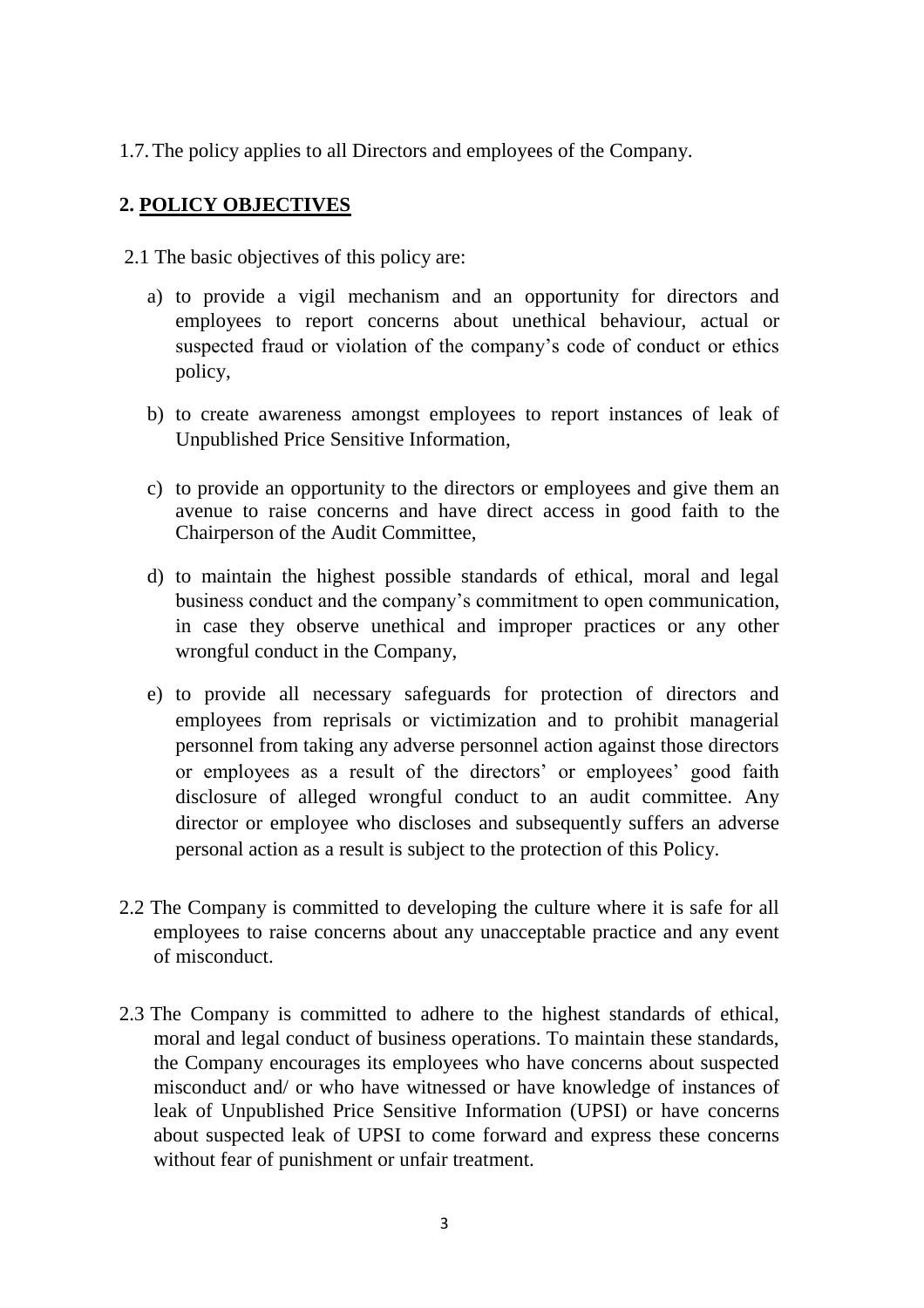- 2.4 A Vigil (whistleblower) mechanism provides a channel to the employees and Directors to report to the management concerns about unethical behaviour, actual or suspected fraud or violation of the Codes of conduct or policy. The mechanism provides for adequate safeguards against victimization of directors and employees to avail of the mechanism and also provide for direct access to the Chairman of the Audit Committee in exceptional cases.
- 2.5 This neither releases employees from their duty of confidentiality in the course of their work nor can it be used as a route for raising malicious or unfounded allegations about a personal situation or with a mala fide intent.

# **3. THE GUIDING PRINCIPLES**

- 3.1 To ensure that this Policy is adhered to, and to assure that the concern will be acted upon seriously, the Company will:
	- 3.1.1 Ensure that the whistleblower and/or the person processing the Protected Disclosure is not victimized for doing so;
	- 3.1.2 Treat victimization as a serious matter including initiating disciplinary action on such person/(s);
	- 3.1.3 Ensure complete confidentiality.
	- 3.1.4 Not attempt to conceal evidence of the Protected Disclosure;
	- 3.1.5 Take disciplinary action, if any one destroys or conceals evidence of the Protected Disclosure made/to be made;
	- 3.1.6 Provide an opportunity of being heard to the persons involved especially to the Subject.

# **4. SCOPE OF THE POLICY**

The policy covers the following unlawful or unethical or improper practice or activity:

- Deliberate violation of any law/regulation;
- Misuse or misappropriation of the assets of the Company;
- Gross waste or misuse or misappropriation of the Company's funds;
- A substantial and specific danger to health and safety;
- An abuse of authority;
- Breach of Company's Code of Conduct or Rules;
- Criminal Offence;
- Instances of leak of Unpublished Price Sensitive Information (UPSI) or suspected leak of UPSI;
- Any other unethical, biased event.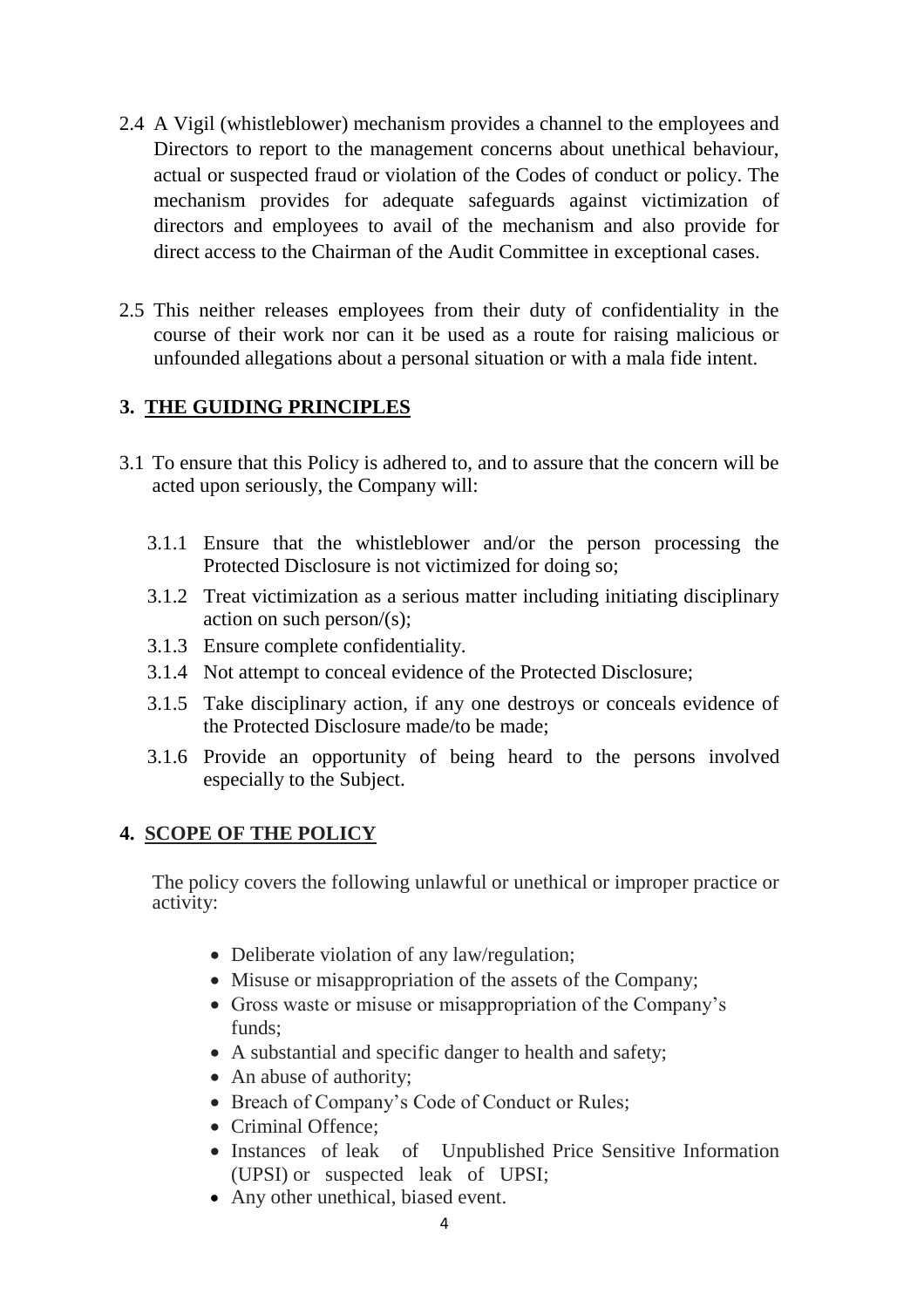## **5. DISQUALIFICATIONS**

- 5.1 While it will be ensured that genuine whistleblowers are accorded complete protection from any kind of unfair treatment as herein set out, any abuse of this protection will warrant disciplinary action.
- 5.2 Protection under this Policy would not mean protection from disciplinary action arising out of false or bogus allegations made by a whistleblower knowing it to be false or bogus or with a mala fide intention or without sufficient evidence to make the allegation.
- 5.3 Whistleblowers, who make any Protected Disclosures, which have been subsequently found to be mala fide, frivolous or malicious shall be liable to be prosecuted under Company's Code of Conduct.

#### **6. DEFINITIONS**

- 6.1 **"Alleged wrongful conduct"** shall mean violation of law, Infringement of Company's rules, misappropriation of monies, actual or suspected fraud, instances of leak of UPSI or suspected leak of UPSI, substantial and specific danger to public health and safety or abuse of authority".
- 6.2 "**Audit Committee"** means a Committee constituted by the Board of Directors of the Company in accordance with the guidelines of SEBI (Listing Obligations and Disclosure Requirements) Regulations, 2015 and the Companies Act, 2013.
- 6.3 **"Board**" means the Board of Directors of the Company.
- 6.4 **"Employee**" means all the present employees and whole-time Directors of the Company (whether working in India or abroad).
- 6.5 "**Protected Disclosures"** means a concern raised by an employee or group of employees of the Company, through a written communication and made in good faith which discloses or demonstrates information about an unethical or improper activity under the title "SCOPE OF THE POLICY" with respect to the Company. It should be factual and not speculative or in the nature of an interpretation / conclusion and should contain as much specific information as possible to allow for proper assessment of the nature and extent of the concern.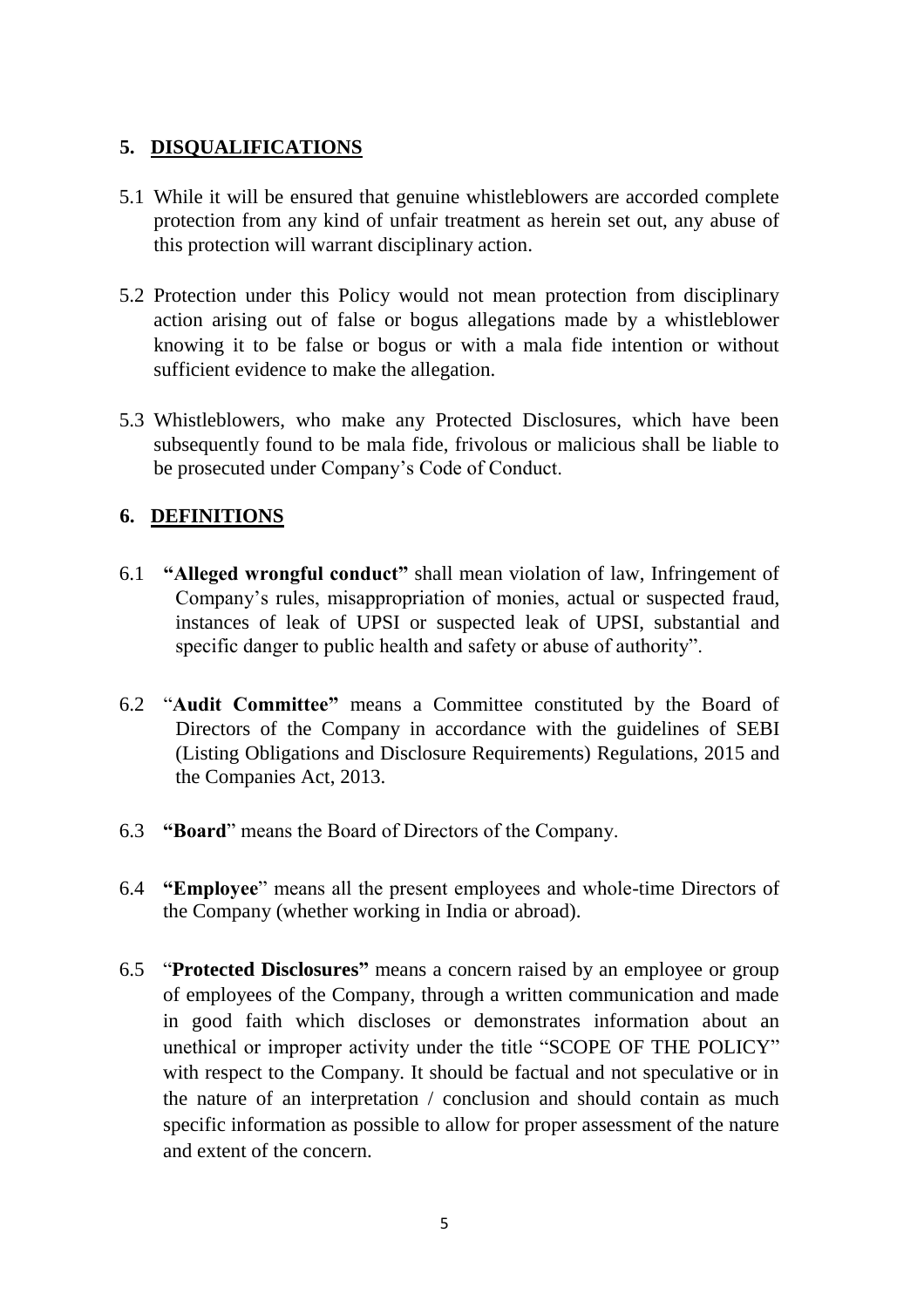- 6.6 **"Subject"** means a person or group of persons against or in relation to whom a Protected Disclosure is made or evidence gathered during the course of an investigation.
- 6.7 "**Unpublished Price Sensitive Information**" means any information, relating to a company or its securities, directly or indirectly, that is not generally available which upon becoming generally available, is likely to materially affect the price of the securities and shall, ordinarily including but not restricted to, information relating to the following: –
	- (i) financial results;
	- (ii) dividends;
	- (iii) change in capital structure;
	- (iv) mergers, de-mergers, acquisitions, delistings, disposals and expansion of business and such other transactions; and
	- (v) changes in the Board of Directors or key managerial personnel.
- 6.8 "**Vigilance Officer**" means an officer appointed to receive protected disclosures from whistle blowers, maintaining records thereof, placing the same before the Audit Committee for its disposal and informing the whistleblower the result thereof.
- 6.9 "**Whistle Blower"** is an employee or group of employees who make a Protected Disclosure under this Policy and also referred in this policy as complainant.

## **7. ELIGIBILITY**

All directors and employees of the Company are eligible to make Protected Disclosures under this Policy in relation to matters concerning the Company.

#### **8. RECEIPT, INVESTIGATION AND DISPOSAL OF PROTECTED DISCLOSURES**

- 8.1 Employees can make Protected Disclosures to the Vigilance Officer as soon as possible but not later than 30 consecutive days after becoming aware of the same.
- 8.2 All Protected Disclosures should be addressed to the Vigilance Officer of the Company or to the Chairman of the Audit Committee in exceptional cases. The contact details of the Vigilance Officer is as under: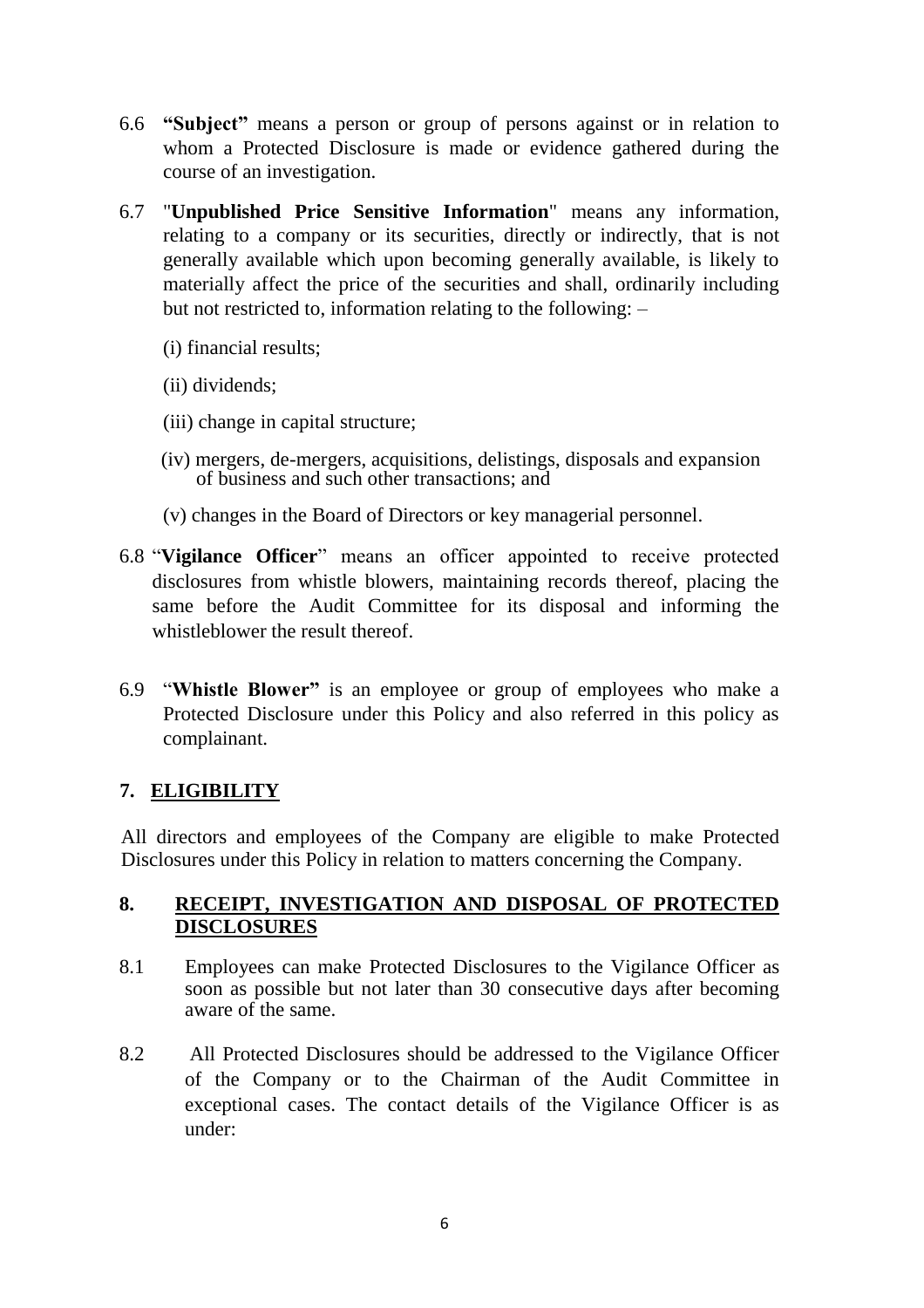Name: Indrajit Sengupta Address: Birla Corporation Limited 1, Shakespeare Sarani Kolkata-700 071 Email: isengupta@birlacorp.com

8.3 Any Protected Disclosure against the Vigilance Officer and the Protected Disclosure against any of the Directors of the Company should be addressed to the Chairman of the Audit Committee. The contact details of the Chairman of the Audit Committee are as under:-

**Name and Address of the Chairman of the Audit Committee** **Shri Vikram Swarup** Paharpur Cooling Towers Ltd. Paharpur House, 8/1/B, Diamond Harbour Road, Kolkata- 700 027

- 8.4 Every whistleblower must put his/her name to allegations. Concerns expressed anonymously WILL NOT BE investigated.
- 8.5 If initial enquiries by the Vigilance Officer indicate that the concern has no basis, or it is not a matter to be investigation under this Policy, it may be dismissed at this stage and the decision will be documented.

Where initial enquiries indicate that further investigation is necessary, this will be carried through either by The Vigilance Officer or by such other person as may be appointed by The Vigilance Officer. The investigation would be conducted in a fair manner, as a neutral factfinding process and without presumption of guilt. A written report of the findings will be made.

- 8.6 The Vigilance Officer shall:
- i) Make a detailed written record of the Protected Disclosure. The record will include:
- a) Facts of the matter;
- b) Whether the same Protected Disclosure was raised previously by anyone, and if so, the outcome thereof;
- c) Whether any Protected Disclosure was raised previously against the same Subject;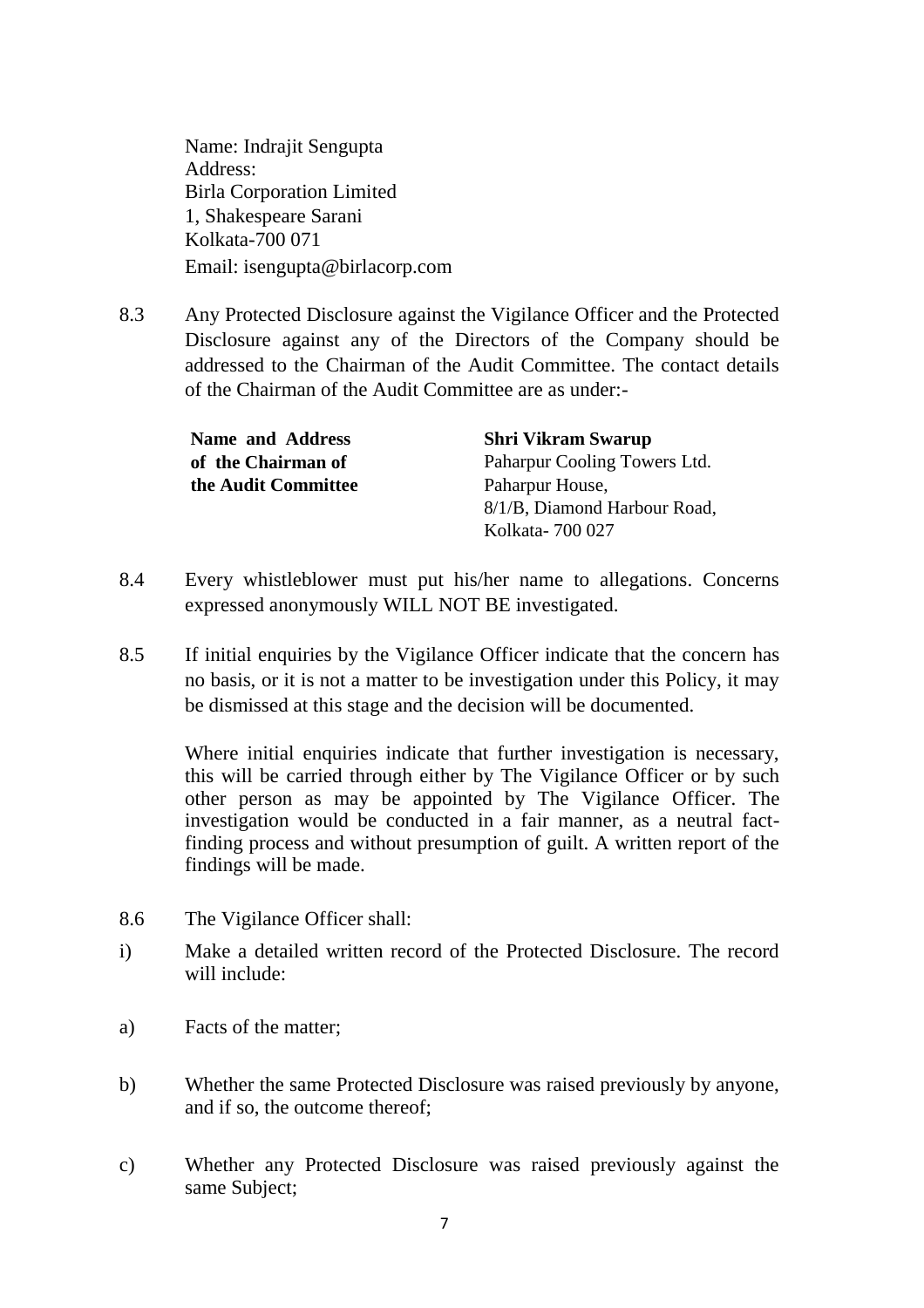- d) The financial/other loss which has been incurred/would have been incurred by the Company;
- e) Findings of the Vigilance Officer/investigation person;
- f) The recommendations of the Vigilance Officer on disciplinary/other  $action/(s)$ ;
- ii) The Vigilance Officer shall finalise and submit the report to The Chairman of the Audit Committee, within 30 days;
- 8.7 On submission of report, the Chairman of the Audit Committee shall discuss the matter with the Vigilance Officer who shall either
	- i) In case the Protected Disclosure is proved, accept the findings of the Vigilance Officer and make recommendations to the management to take such Disciplinary Action as he may think fit and take preventive measures to avoid reoccurrence of the matter;
	- ii) In case the Protected Disclosure is not proved, extinguish the matter; or
	- ii) Depending upon the seriousness of the matter, Chairman of the Audit Committee may refer the matter to the Board of Directors with proposed disciplinary action/counter measures. The Board of Directors, if thinks fit, may further refer the matter to the Audit Committee for necessary action with its proposal.

## **9. PROTECTION**

- 9.1 No unfair treatment will be meted out to a whistleblower by virtue of his/her having reported a Protected Disclosure under this Policy. The Company, as a policy, condemns any kind of discrimination, harassment, victimization or any other unfair employment practice being adopted against whistleblower. Complete protection will, therefore, be given to whistleblower against any unfair practice.
- 9.2 The identity of the whistleblower shall be kept confidential.
- 9.3 Any other employee assisting in the said investigation or furnishing evidence shall also be protected to the same extent as the whistleblower.